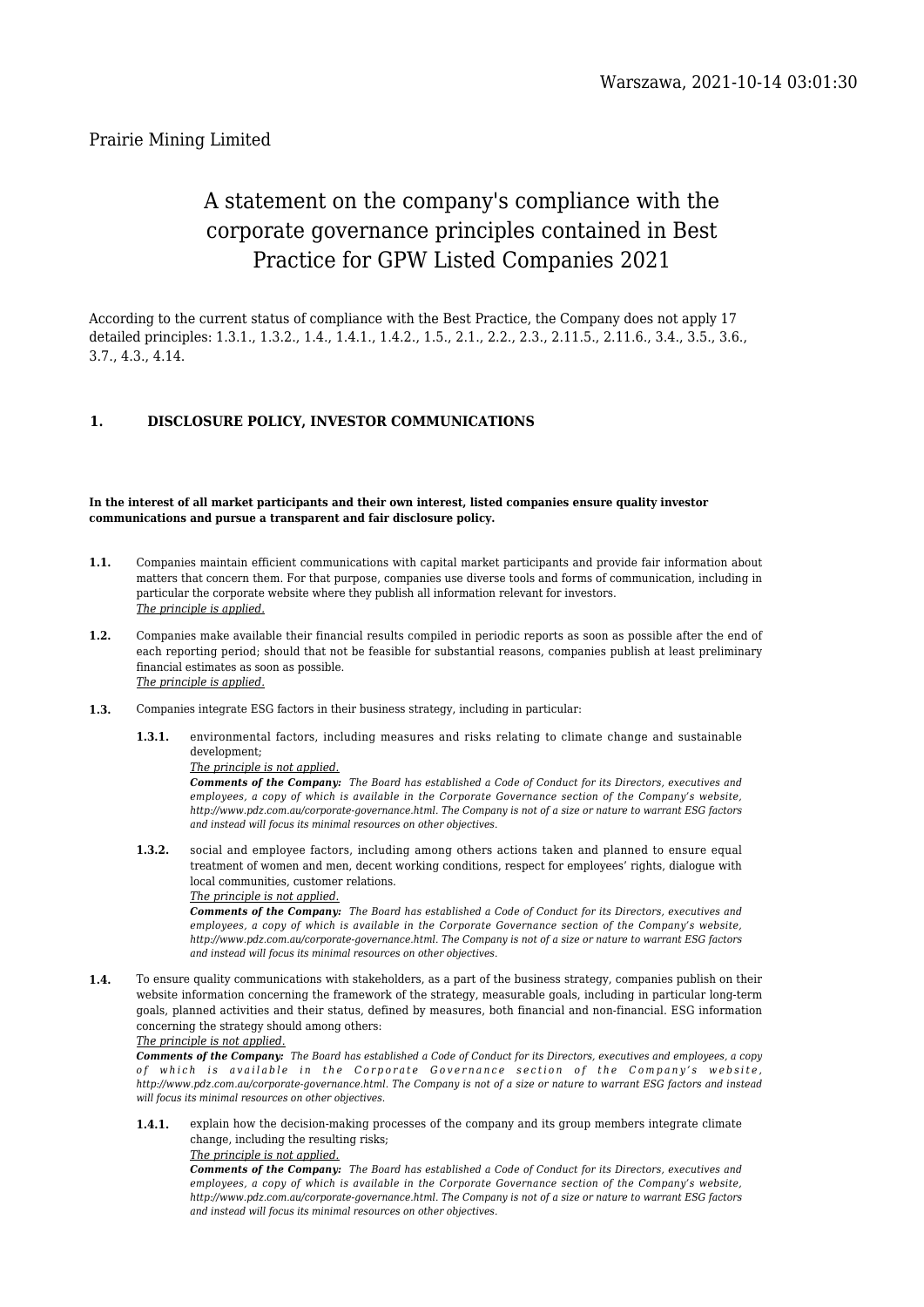**1.4.2.** present the equal pay index for employees, defined as the percentage difference between the average monthly pay (including bonuses, awards and other benefits) of women and men in the last year, and present information about actions taken to eliminate any pay gaps, including a presentation of related risks and the time horizon of the equality target. *The principle is not applied.*

*Comments of the Company: The Board has established a Code of Conduct for its Directors, executives and employees, a copy of which is available in the Corporate Governance section of the Company's website, http://www.pdz.com.au/corporate-governance.html. The Company is not of a size or nature to warrant ESG factors and instead will focus its minimal resources on other objectives.*

**1.5.** Companies disclose at least on an annual basis the amounts expensed by the company and its group in support of culture, sports, charities, the media, social organisations, trade unions, etc. If the company or its group pay such expenses in the reporting year, the disclosure presents a list of such expenses.

*Comments of the Company: Due to the current size and nature of the Company, it does not make expenditure in relation to these items.*

- **1.6.** Companies participating in the WIG20, mWIG40 or sWIG80 index hold on a quarterly basis and other companies hold at least on an annual basis a meeting with investors to which they invite in particular shareholders, analysts, industry experts and the media. At such meetings, the management board of the company presents and comments on the strategy and its implementation, the financial results of the company and its group, and the key events impacting the business of the company and its group, their results and outlook. At such meetings, the management board of the company publicly provides answers and explanations to questions raised. *The principle is applied.*
- **1.7.** If an investor requests any information about a company, the company replies immediately and in any case no later than within 14 days. *The principle is applied.*

# **2. MANAGEMENT BOARD, SUPERVISORY BOARD**

**To ensure top standards of the responsibilities and effective performance of the management board and the supervisory board of a company, only persons with the adequate competences, skills and experience are appointed to the management board and the supervisory board.**

**Management Board members act in the interest of the company and are responsible for its activity. The management board is responsible among others for the company's leadership, engagement in setting and implementing its strategic objectives, and ensuring the company's efficiency and safety.**

**Supervisory board members acting in their function and to the extent of their responsibilities on the supervisory board follow their independent opinion and judgement, including in decision making, and act in the interest of the company.**

**The supervisory board functions in the spirit of debate and analyses the position of the company in the context of the sector and the market on the basis of information provided by the management board of the company and via the company's internal systems and functions and obtained from external sources, using the output of its committees. The supervisory board in particular issues opinions on the company's strategy, verifies the work of the management board in pursuit of defined strategic objectives, and monitors the company's performance.**

**2.1.** Companies should have in place a diversity policy applicable to the management board and the supervisory board, approved by the supervisory board and the general meeting, respectively. The diversity policy defines diversity goals and criteria, among others including gender, education, expertise, age, professional experience, and specifies the target dates and the monitoring systems for such goals. With regard to gender diversity of corporate bodies, the participation of the minority group in each body should be at least 30%. *The principle is not applied.*

*Comments of the Company: The Company has not adopted a Diversity Policy, nor has it established measurable objectives for achieving gender diversity for the 2021 year. The Company recognises that a diverse and talented workforce is a competitive advantage and encourages a culture that embraces diversity. However, the Board considers that the Company is not currently of a size to warrant the time and cost of adopting a Diversity Policy and setting measurable objectives for achieving gender diversity. The Board will review its position and may adopt a Diversity Policy and develop measurable objectives when the Company's operations increase.*

**2.2.** Decisions to elect members of the management board or the supervisory board of companies should ensure that the composition of those bodies is diverse by appointing persons ensuring diversity, among others in order to achieve the target minimum participation of the minority group of at least 30% according to the goals of the established

*The principle is not applied.*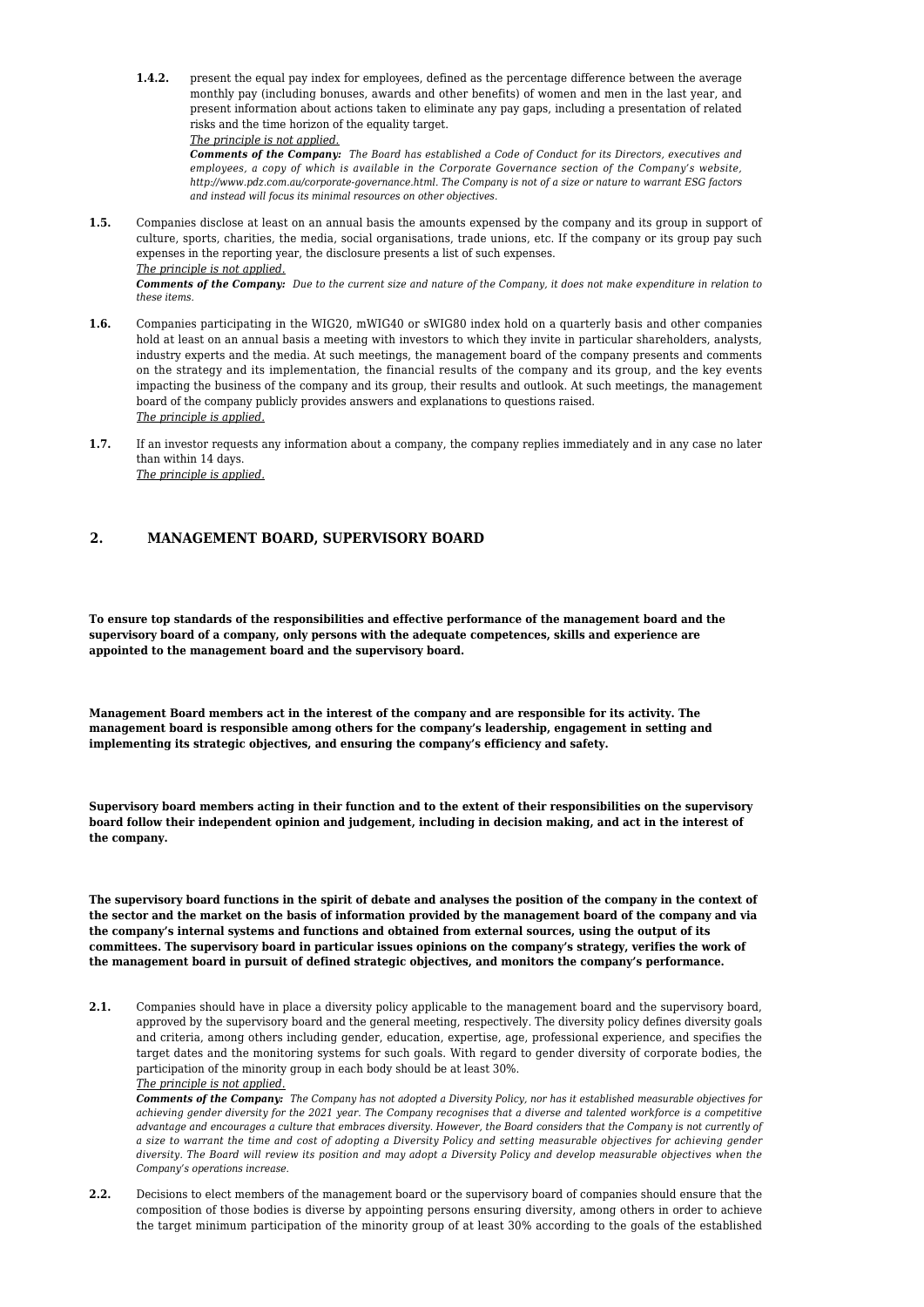diversity policy referred to in principle 2.1. *The principle is not applied. Comments of the Company: See response to principal 2.1 above*

**2.3.** At least two members of the supervisory board meet the criteria of being independent referred to in the Act of 11 May 2017 on Auditors, Audit Firms and Public Supervision, and have no actual and material relations with any shareholder who holds at least 5% of the total vote in the company.

*The principle is not applied.*

*Comments of the Company: A majority of Directors of the Company are not independent., Messrs Middlemas and Pearce are considered independent, however Ms Daniele and Mr Stoikovich are not considered as independent. The Board considers that the Company is not currently of a size, nor are its affairs of such complexity to justify the expense of the appointment of further independent non-executive Directors. The Board believes that the individuals on the Board can make, and do make, quality and independent judgments in the best interests of the Company on all relevant issues. Directors having a conflict of interest in relation to a particular item of business must absent themselves from the Board meeting before commencement of discussion on the topic.*

- **2.4.** The supervisory board and the management board vote in an open ballot unless otherwise required by law. *The principle is applied.*
- **2.5.** Members of the supervisory board and members of the management board who vote against a resolution may have their dissenting vote recorded in the minutes. *The principle is applied.*
- **2.6.** Functions on the management board of a company are the main area of the professional activity of management board members. Management board members should not engage in additional professional activities if the time devoted to such activities prevents their proper performance in the company. *The principle is applied.*
- **2.7.** A company's management board members may sit on corporate bodies of companies other than members of its group subject to the approval of the supervisory board. *The principle is applied.*
- **2.8.** Supervisory board members should be able to devote the time necessary to perform their duties. *The principle is applied.*
- **2.9.** The chair of the supervisory board should not combine this function with that of chair of the audit committee of the supervisory board.

*The principle is applied.*

*Comments of the Company: The Board has decided not to form a separate Audit Committee. The Board believes that no efficiencies or other benefits would be gained by establishing a separate Audit Committee. The Board has adopted an Audit Committee Charter, however the Board as a whole performs the function of the Audit Committee. The Company: (a) currently only has 4 Directors of which 3 are non-executive Directors; (b) has relatively simple operations and currently only undertakes mineral development activities; (c) has relatively simple financial affairs with limited complexity and quantum; and (d) has a relatively moderate market capitalisation and economic value. As a result, the Board as a whole considers that it is more efficient and effective for the corporate reporting process to not have an Audit Committee at this stage. The Board monitors this position as the Company's circumstances change. The Board as whole determines when to seek the appointment or removal of the external auditor, and subject to any statutory requirements, the Board will also seek rotation of the audit partner on an as required basis. Further details on the integrity measures implemented for the corporate reporting function are provided in the Audit Committee Charter which is available in the Corporate Governance section of the Company's website at http://www.pdz.com.au/corporate-governance.html.*

- **2.10.** Companies allocate administrative and financial resources necessary to ensure efficient functioning of the supervisory board in a manner adequate to their size and financial standing. *The principle is applied.*
- **2.11.** In addition to its responsibilities laid down in the legislation, the supervisory board prepares and presents an annual report to the annual general meeting once per year. Such report includes at least the following:
	- **2.11.1.** information about the members of the supervisory board and its committees, including indication of those supervisory board members who fulfil the criteria of being independent referred to in the Act of 11 May 2017 on Auditors, Audit Firms and Public Supervision and those supervisory board members who have no actual and material relations with any shareholder who holds at least 5% of the total vote in the company, and information about the members of the supervisory board in the context of diversity; *The principle is applied.*
	- 2.11.2. summary of the activity of the supervisory board and its committees; *The principle is applied.*
	- **2.11.3.** assessment of the company's standing on a consolidated basis, including assessment of the internal control, risk management and compliance systems and the internal audit function, and information about measures taken by the supervisory board to perform such assessment; such assessment should cover all significant controls, in particular reporting and operational controls; *The principle is applied.*
	- **2.11.4.** assessment of the company's compliance with the corporate governance principles and the manner of compliance with the disclosure obligations concerning compliance with the corporate governance principles defined in the Exchange Rules and the regulations on current and periodic reports published by issuers of securities, and information about measures taken by the supervisory board to perform such assessment;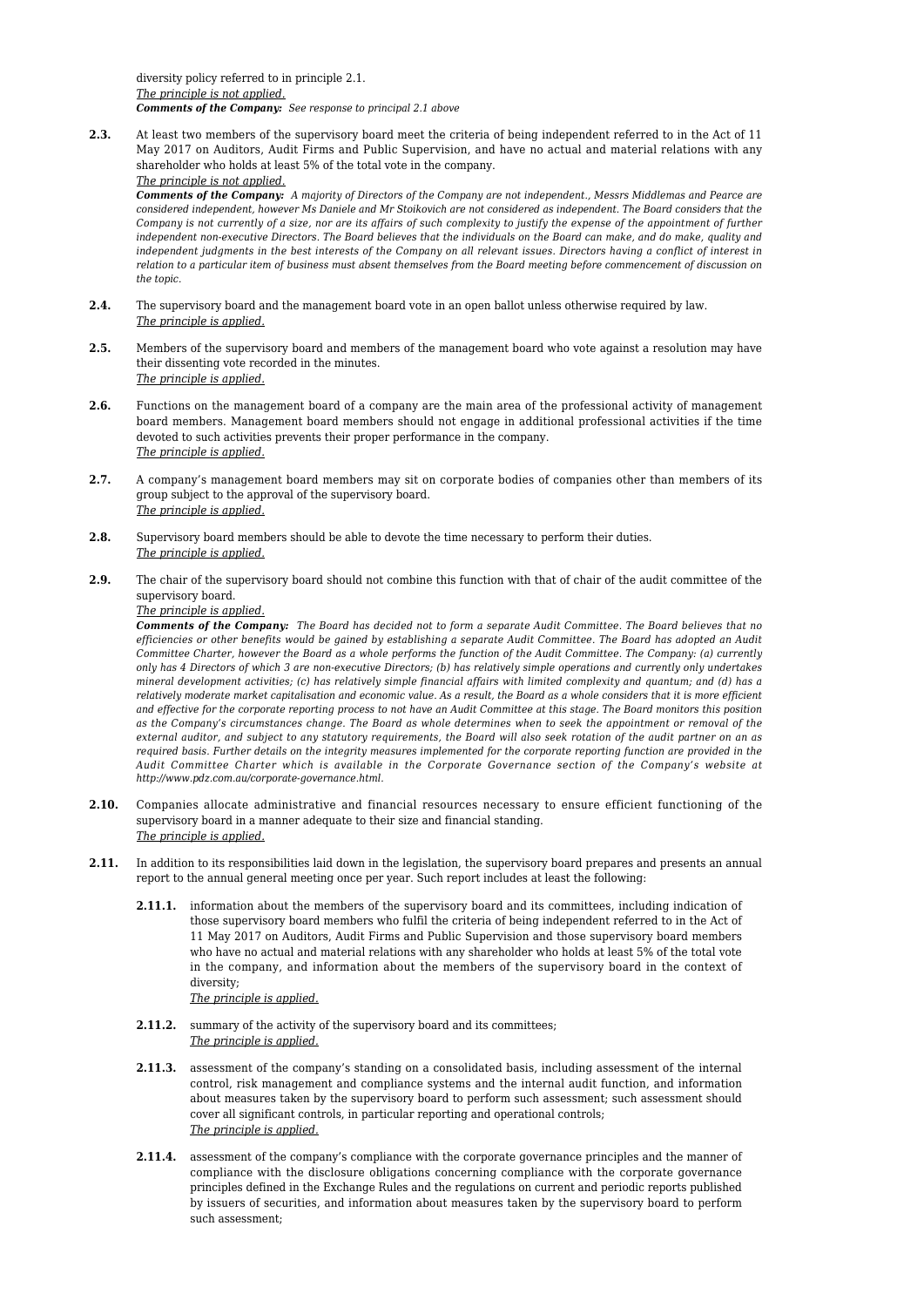*The principle is applied.*

- **2.11.5.** assessment of the rationality of expenses referred to in principle 1.5; *The principle is not applied. Comments of the Company: Refer to response at principal 1.5*
- **2.11.6.** information regarding the degree of implementation of the diversity policy applicable to the management board and the supervisory board, including the achievement of goals referred to in principle 2.1. *The principle is not applied. Comments of the Company: Refer to response at principal 1.5*

### **3. INTERNAL SYSTEMS AND FUNCTIONS**

#### **Efficient internal systems and functions are an indispensable tool of exercising supervision over a company.**

#### **The systems cover the company and all areas of activity of its group which have a significant impact on the position of the company.**

- **3.1.** Listed companies maintain efficient internal control, risk management and compliance systems and an efficient internal audit function adequate to the size of the company and the type and scale of its activity; the management board is responsible for their functioning. *The principle is applied.*
- **3.2.** Companies' organisation includes units responsible for the tasks of individual systems and functions unless it is not reasonable due to the size of the company or the type of its activity. *The principle not applicable. Comments of the Company: Due to the current size and nature of the Company, this principal is not applicable.*
- **3.3.** Companies participating in the WIG20, mWIG40 or sWIG80 index appoint an internal auditor to head the internal audit function in compliance with generally accepted international standards for the professional practice of internal auditing. In other companies which do not appoint an internal auditor who meets such requirements, the audit committee (or the supervisory board if it performs the functions of the audit committee) assesses on an annual basis whether such person should be appointed.

*The principle is applied.*

*Comments of the Company: The Company is not WIG20, mWIG40 or sWIG80 company and the Board has not established an internal audit function at this time. The Board as a whole oversees the effectiveness of risk management and internal control processes. Refer to the Company's Risk Management Policy for responsibilities of the Board, the Chief Executive Officer, the Chief Risk Officer, and other management in the evaluation and continual improvement of the Company's risk management and internal control processes. A copy of the Risk Management Policy is available in the Corporate Governance section of the Company's website, http://www.pdz.com.au/corporate-governance.html.*

**3.4.** The remuneration of persons responsible for risk and compliance management and of the head of internal audit should depend on the performance of delegated tasks rather than short-term results of the company. *The principle is not applied.*

*Comments of the Company: The Company is not of the size or nature to currently employ a person in this position*

**3.5.** Persons responsible for risk and compliance management report directly to the president or other member of the management board. *The principle is not applied.*

*Comments of the Company: The Company is not of the size or nature to currently employ a person in this position*

**3.6.** The head of internal audit reports organisationally to the president of the management board and functionally to the chair of the audit committee or the chair of the supervisory board if the supervisory board performs the functions of the audit committee. *The principle is not applied.*

*Comments of the Company: The Company is not of the size or nature to currently employ a person in this position*

**3.7.** Principles 3.4 to 3.6 apply also to members of the company's group which are material to its activity if they appoint persons to perform such tasks. *The principle is not applied.*

*Comments of the Company: The Company is not of the size or nature to currently employ a person in this position*

**3.8.** The person responsible for internal audit or the management board if such function is not performed separately in the company reports to the supervisory board at least once per year with their assessment of the efficiency of the systems and functions referred to in principle 3.1 and tables a relevant report. *The principle is applied.*

*Comments of the Company: The Board has not established an internal audit function at this time. The Board as a whole oversees the effectiveness of risk management and internal control processes. Refer to the Company's Risk Management Policy for responsibilities of the Board, the Chief Executive Officer, the Chief Risk Officer, and other management in the evaluation and continual improvement of the Company's risk management and internal control processes. A copy of the Risk Management Policy*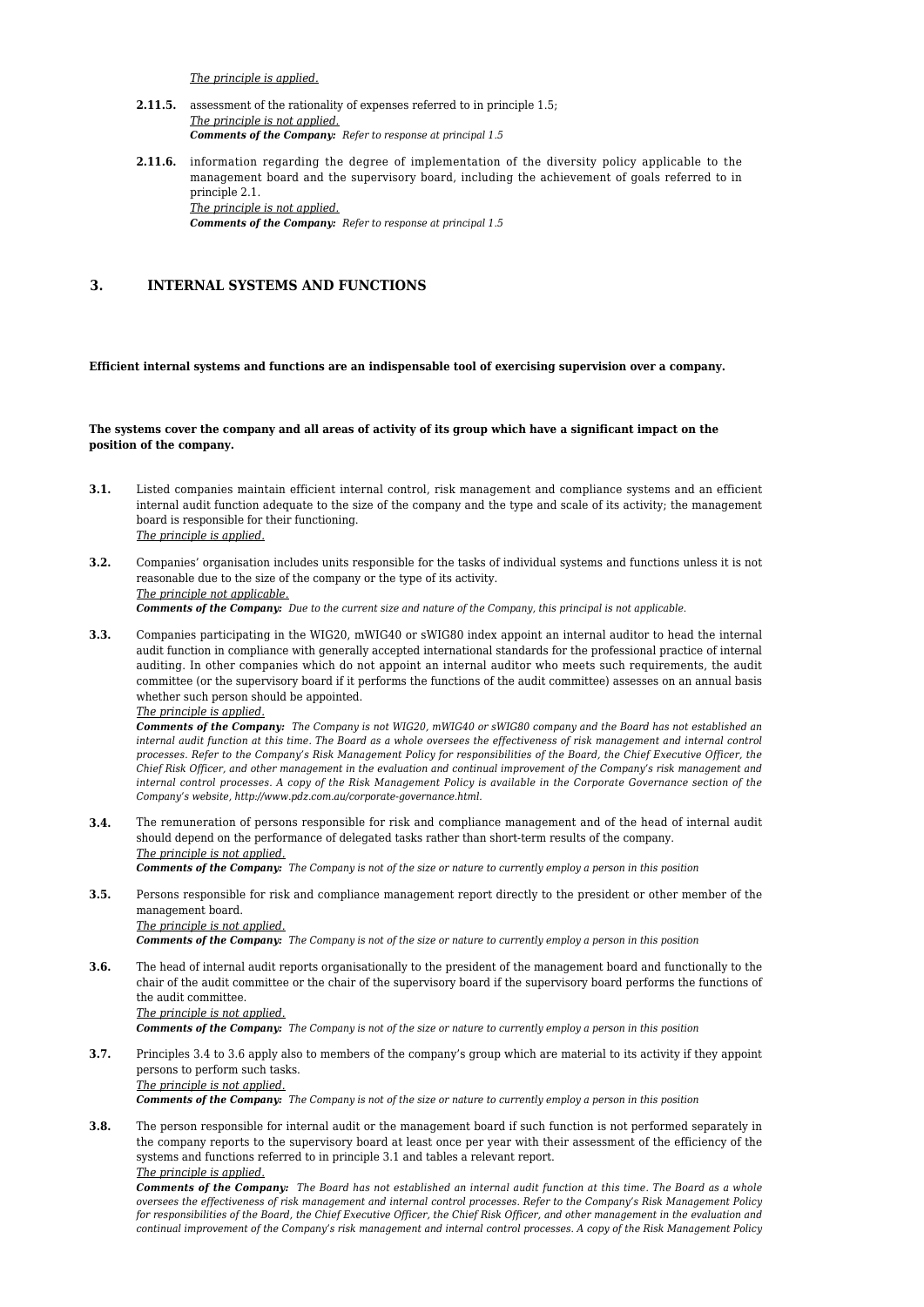*is available in the Corporate Governance section of the Company's website, http://www.pdz.com.au/corporate-governance.html.*

- **3.9.** The supervisory board monitors the efficiency of the systems and functions referred to in principle 3.1 among others on the basis of reports provided periodically by the persons responsible for the functions and the company's management board, and makes annual assessment of the efficiency of such systems and functions according to principle 2.11.3. Where the company has an audit committee, the audit committee monitors the efficiency of the systems and functions referred to in principle 3.1, which however does not release the supervisory board from the annual assessment of the efficiency of such systems and functions. *The principle is applied.*
- **3.10.** Companies participating in the WIG20, mWIG40 or sWIG80 index have the internal audit function reviewed at least once every five years by an independent auditor appointed with the participation of the audit committee. *The principle not applicable.*

*Comments of the Company: The Company is not WIG20, mWIG40 or sWIG80 company so this princpal is not applicable*

# **4. GENERAL MEETING, SHAREHOLDER RELATIONS**

**The management board and the supervisory board of listed companies should encourage the engagement of shareholders in matters of the company, in particular through active participation in the general meeting, either in person or through a proxy.**

**The general meeting should proceed by respecting the rights of all shareholders and ensuring that passed resolutions do not infringe on legitimate interests of different groups of shareholders.**

**Shareholders who participate in a general meeting exercise their rights in accordance with the rules of good conduct. Participants of a general meeting should come prepared to the general meeting.**

**4.1.** Companies should enable their shareholders to participate in a general meeting by means of electronic communication (e-meeting) if justified by the expectations of shareholders notified to the company, provided that the company is in a position to provide the technical infrastructure necessary for such general meeting to proceed. *The principle is applied.*

*Comments of the Company: The Board encourages participation of Shareholders at its meetings of shareholders and Shareholders are provided with all notices of meeting prior to meetings, which are set at times and places to promote maximum attendance by Shareholders. Shareholders are always given the opportunity to ask questions of Directors and management, either during or after meetings. In addition, the Company's auditor is also made available for questions at the Company's AGM of Shareholders. Further, the Board is closely monitoring the rapidly changing coronavirus (COVID-19) pandemic. The health of the Company's Shareholders, employees and other stakeholders is of paramount importance. While the Board would like to host all Shareholders in person, in order to minimise the risk to Shareholders and to the Company and its ongoing operations, the Company suggests that shareholders currently do not attend a general meeting in person. Accordingly, the Directors strongly encourage all Shareholders to lodge Proxy Forms prior to a general meeting. The Company advises that a poll will be conducted for each of resolutions at a general meeting.*

**4.2.** Companies set the place and date and the form of a general meeting so as to enable the participation of the highest possible number of shareholders. For that purpose, companies strive to ensure that the cancellation of a general meeting, change of its date or break in its proceedings take place only if justified and do not prevent or limit the exercising of the shareholders' rights to participate in the general meeting. *The principle is applied.*

**4.3.** Companies provide a public real-life broadcast of the general meeting. *The principle is not applied. Comments of the Company: Given the size and nature of the Company, general meetings are procedural in nature and do not warrant a real-time broadcast.*

- **4.4.** Presence of representatives of the media is allowed at general meetings. *The principle is applied. Comments of the Company: All Company shareholders and guests are generally allowed to attend the Company's general meetings.*
- **4.5.** If the management board becomes aware a general meeting being convened pursuant to Article 399 § 2 4 of the Commercial Companies Code, the management board immediately takes steps which it is required to take in order to organise and conduct the general meeting. The foregoing applies also where a general meeting is convened under authority granted by the registration court according to Article 400 § 3 of the Commercial Companies Code. *The principle is applied.*
- **4.6.** To help shareholders participating in a general meeting to vote on resolutions with adequate understanding, draft resolutions of the general meeting concerning matters and decisions other than points of order should contain a justification, unless it follows from documentation tabled to the general meeting. If a matter is put on the agenda of the general meeting at the request of a shareholder or shareholders, the management board requests presentation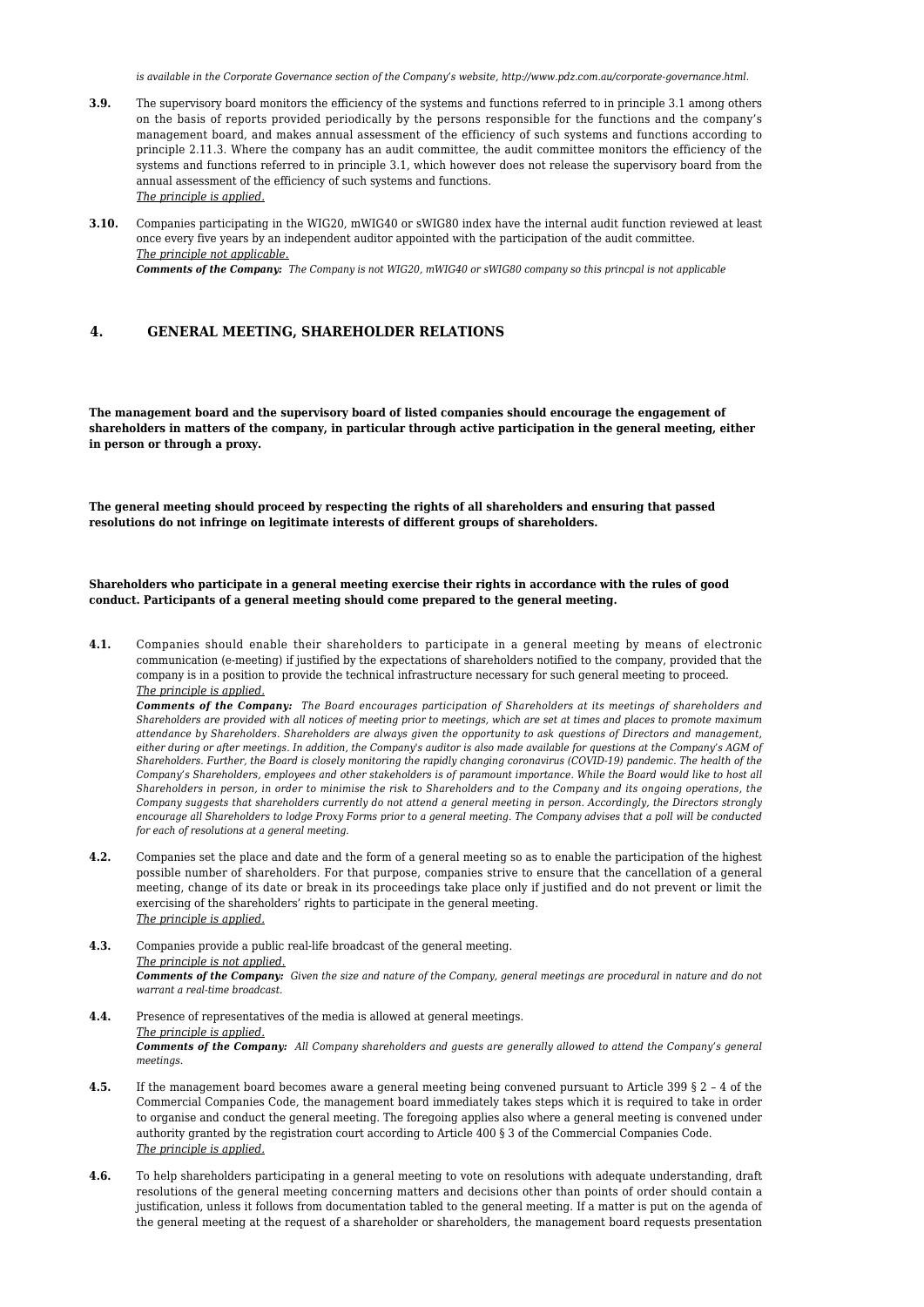of the justification of the proposed resolution, unless previously presented by such shareholder or shareholders. *The principle is applied.*

- **4.7.** The supervisory board issues opinions on draft resolutions put by the management board on the agenda of the general meeting. *The principle is applied.*
- **4.8.** Draft resolutions of the general meeting on matters put on the agenda of the general meeting should be tabled by shareholders no later than three days before the general meeting. *The principle is applied. Comments of the Company: Under applicable corporation law, the Company is required to send out a notice of meeting no less than 28 days prior to the general meeting taking place.*
- **4.9.** If the general meeting is to appoint members of the supervisory board or members of the supervisory board for a new term of office:
- **4.9.1.** candidates for members of the supervisory board should be nominated with a notice necessary for shareholders present at the general meeting to make an informed decision and in any case no later than three days before the general meeting; the names of candidates and all related documents should be immediately published on the company's website; *The principle is applied.*
- **4.9.2.** candidates for members of the supervisory board make a declaration concerning fulfilment of the requirements for members of the audit committee referred to in the Act of 11 May 2017 on Auditors, Audit Firms and Public Supervision and having actual and material relations with any shareholder who holds at least 5% of the total vote in the company.

*The principle is applied.*

- **4.10.** Any exercise of the rights of shareholders or the way in which they exercise their rights must not hinder the proper functioning of the governing bodies of the company. *The principle is applied.*
- **4.11.** Members of the management board and members of the supervisory board participate in a general meeting, at the location of the meeting or via means of bilateral real-time electronic communication, as necessary to speak on matters discussed by the general meeting and answer questions asked at the general meeting. The management board presents to participants of an annual general meeting the financial results of the company and other relevant information, including non-financial information, contained in the financial statements to be approved by the general meeting. The management board presents key events of the last financial year, compares presented data with previous years, and presents the degree of implementation of the plans for the last year. *The principle is applied.*
- **4.12.** Resolutions of the general meeting concerning an issue of shares with subscription rights should specify the issue price or the mechanism of setting the price or authorise the competent body to set the price prior to the subscription right record date within a timeframe necessary for investors to make decisions. *The principle is applied.*
- **4.13.** Resolutions concerning a new issue of shares with the exclusion of subscription rights which grant pre-emptive rights for new issue shares to selected shareholders or other entities may pass subject at least to the following three criteria:

**a)** the company has a rational, economically justified need to urgently raise capital or the share issue is related to rational, economically justified transactions, among others such as a merger with or the take-over of another company, or the shares are to be taken up under an incentive scheme established by the company;

**b)** the persons granted the pre-emptive right are to be selected according to objective general criteria;

**c)** the purchase price of the shares is in a rational relation with the current share price of the company or is to be determined in book-building on the market.

- *The principle is applied.*
- **4.14.** Companies should strive to distribute their profits by paying out dividends. Companies may retain all their earnings subject to any of the following criteria:

**a)** the earnings are minimal and consequently the dividend would be immaterial in relation to the value of the shares;

**b)** the company reports uncovered losses from previous years and the earnings are used to reduce such losses;

**c)** the company can demonstrate that investment of the earnings will generate tangible benefits for the shareholders;

**d)** the company generates insufficient cash flows to pay out dividends;

**e)** a dividend payment would substantially increase the risk to covenants under the company's binding credit facilities or terms of bond issue;

**f)** retention of the company's earnings follows recommendations of the authority which supervises the company by virtue of its business activity.

*The principle is not applied.*

*Comments of the Company: No dividends on the ordinary shares have recently been paid by the Company. The Company anticipates that for the foreseeable future it will retain future earnings and other cash resources for the operation of its business. Payment of any future dividends will be at the discretion of the Company's board of Directors after taking into account many factors, including the Company's financial condition and current and anticipated cash needs. The Directors do not intend to declare or pay a dividend in the short to medium term and if any dividend is to be paid it will be, subject to the Directors being satisfied, on reasonable grounds, that immediately after the payment of a dividend, the value of the Company's assets will exceed its liabilities and the Issuer will be able to pay its debts as and when they fall due.*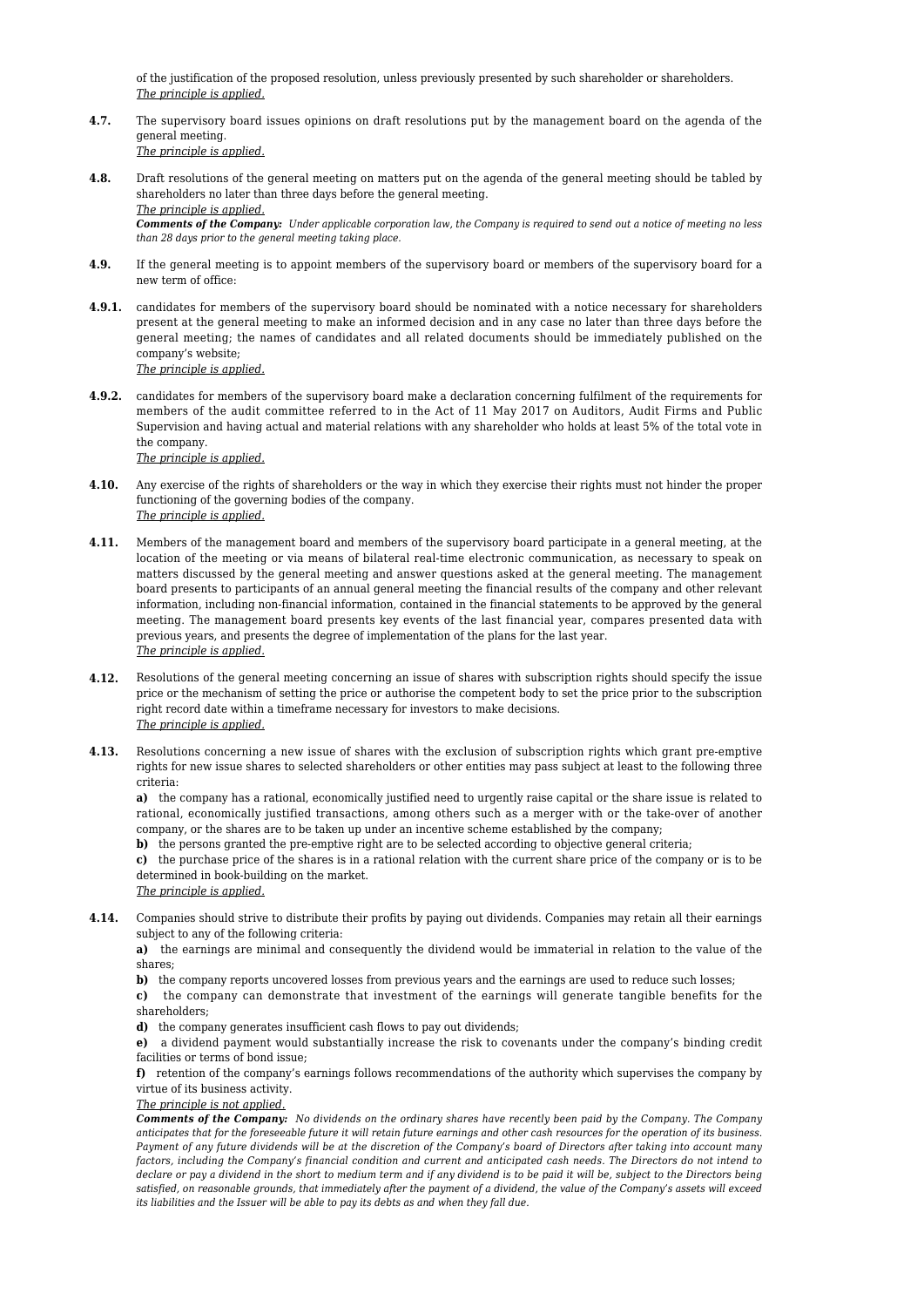# **5. CONFLICT OF INTEREST, RELATED PARTY TRANSACTIONS**

**For the purpose of this section, 'related party' is defined within the meaning of the International Accounting Standards approved in Regulation No (EU) 1606/2002 of the European Parliament and of the Council of 19 July 2002 on the application of international accounting standards.**

**Companies and their groups should have in place transparent procedures for managing conflicts of interest and for related party transactions where a conflict of interest may occur. The procedures should provide for ways to identify and disclose such cases and the course of action in the event that they occur.**

**Members of the management board and members of the supervisory board should refrain from professional or other activities which might cause a conflict of interest or adversely affect their reputation as members of the corporate body, and where a conflict of interest arises, they should immediately disclose it.**

- **5.1.** Members of the management board and members of the supervisory board notify the management board or the supervisory board, respectively, of any conflict of interest which has arisen or may arise, and refrain from discussions on the issue which may give rise to such a conflict of interest in their case. *The principle is applied.*
- **5.2.** Where a member of the management board or a member of the supervisory board concludes that a decision of the management board or the supervisory board, respectively, is in conflict with the interest of the company, he or she should request that the minutes of the management board or supervisory board meeting show his or her dissenting opinion.

*The principle is applied.*

- **5.3.** No shareholder should have preference over other shareholders in related party transactions. The foregoing also concerns transactions concluded by the company's shareholders with members of the company's group. *The principle is applied.*
- **5.4.** Companies may buy back their own shares only in a procedure which respects the rights of all shareholders. *The principle is applied.*
- **5.5.** If a transaction concluded by a company with its related party requires the consent of the supervisory board, before giving its consent the supervisory board assesses whether to ask a prior opinion of a third party which can provide valuation of the transaction and review its economic impact. *The principle is applied.*
- **5.6.** If a related party transaction requires the consent of the general meeting, the supervisory board issues an opinion on the rationale of such transaction. In that case, the supervisory board assesses whether to ask a prior opinion of a third party referred to in principle 5.5. *The principle is applied.*
- **5.7.** If a decision concerning the company's significant transaction with a related party is made by the general meeting, the company should give all shareholders access to information necessary to assess the impact of the transaction on the interest of the company before the decision is made, including an opinion of the supervisory board referred to in principle 5.6. *The principle is applied.*

### **6. REMUNERATION**

**Companies and their groups protect the stability of their management teams, among others by transparent, fair, consistent and non-discriminatory terms of remuneration, including equal pay for women and men.**

**Companies' remuneration policy for members of corporate bodies and key managers should in particular determine the form, structure, and method of determining and payment of the remuneration.**

**6.1.** The remuneration of members of the management board and members of the supervisory board and key managers should be sufficient to attract, retain and motivate persons with skills necessary for proper management and supervision of the company. The level of remuneration should be adequate to the tasks and responsibilities delegated to individuals and their resulting accountability.